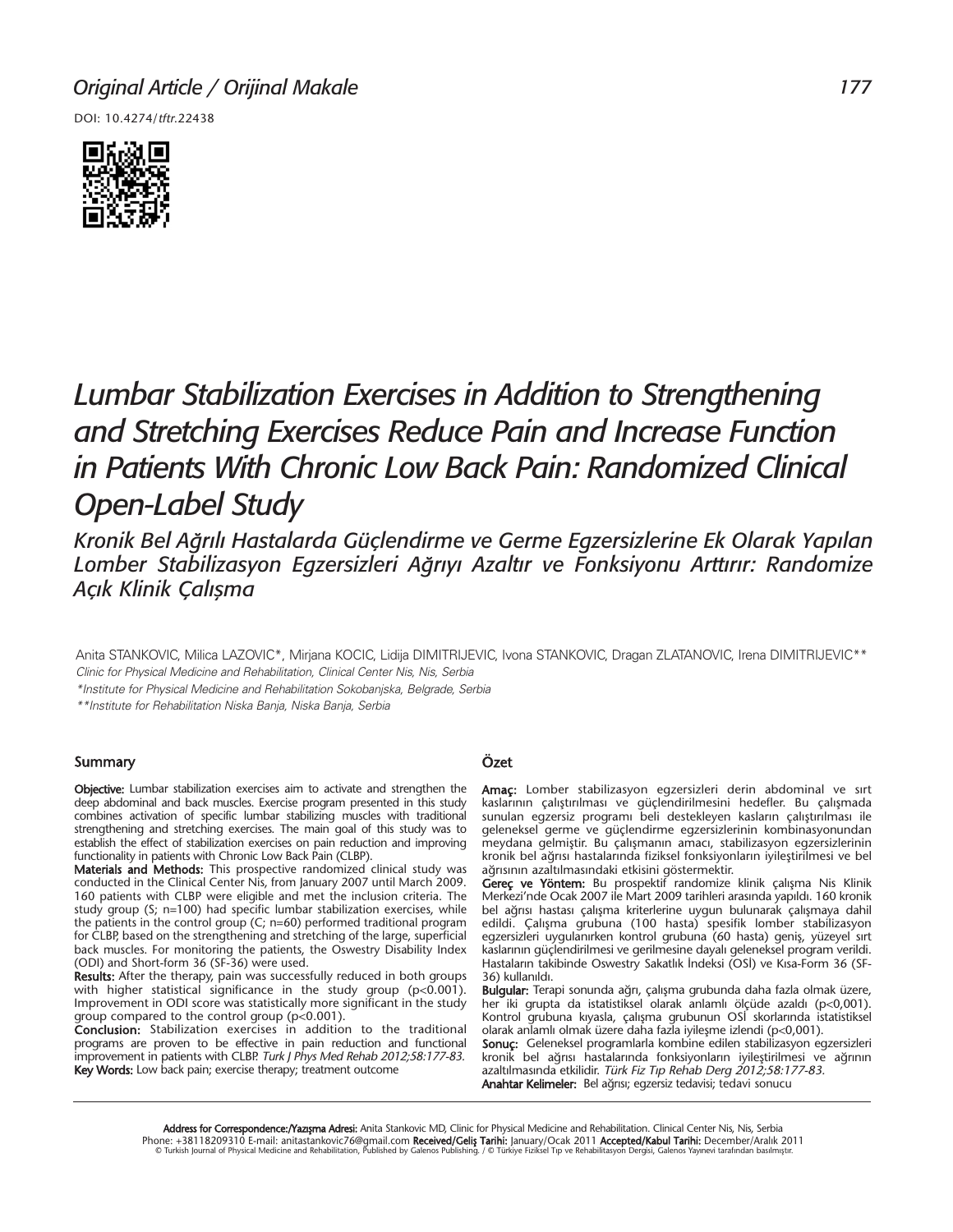# Introduction

Chronic Low Back Pain (CLBP) is a very common and widespread health problem. Eighty percent of the world's population experiences it, at least once in their lifetime (1). Besides pain and functional disability, CLBP is characterized by psychological and socio-economic aspects. Therefore, the treatment requires a multidisciplinary approach and it should be directed not only to reduce pain, but also to improve quality of life parameters (2,3).

The main pathophysiological cause of CLBP is mechanical lumbar syndrome, typically aggravated by static loading of the spine (prolonged sitting or standing), by long-lever activities or levered postures (bending forward, rotation of the trunk, etc.). It includes: nonspecific pain, probably caused by macroinstability or microinstability of the spine with or without radiographic hypermobility or evidence of subluxation (4-6); followed by: intervertebral disc degeneration arthropathy of, facet joints and surrounding structures, spinal canal stenosis, spondylosis and spondylolisthesis. Less than 1% could be due to nonmechanical syndromes: neurologic syndromes, systemic disorders and referred pain (7,8).

In order to provide an adequate therapy for CLBP, it is necessary to establish pain intensity and patient's functional status. Before deciding what exercise program to apply, it is important to check for any restrictions in mobility and pain occurrence during the execution of several selected basic stabilization exercises and also to investigate whether there are some limitations in activities of daily living (3,9).

Positive effects of exercise therapy on pain and functionality in patients with CLBP had been proven by clinical practice and numerous studies (10-12). Traditional exercise programs for CLBP include strengthening and stretching of the large superficial back and abdominal muscles, without stabilization exercises and formation of the protective lumbar muscle corset. The lack of such programs is the inability to activate deepest layers of the back muscles, as well as inadequate pelvis immobilization, which can lead to injury during exercise (9,12-14).

First stabilization exercise program was presented by Richardson et al. (12) in 1999. They emphasized the need for special exercise program, which would enable activation of particular muscles of the lower back in order to stabilize lumbar region and decrease pain and disability. This specific exercise program, better known as segmental stabilization exercises, does not preclude the need for strengthening and stretching aerobic exercises. Applied alone, any lumbar stabilizing maneuver is not sufficient for full recovery of function and reduction of pain, but it can be an essential addition to any traditional exercise program (10,11,13,15,16).

#### Basic Hypothesis (Research Question)

Is there a difference in rehabilitation outcome, in relation to the level of pain and functionality, when lumbar stabilization exercises are included into the standard kinesitherapy protocol for CLBP?

#### **Objective**

To establish the effectiveness of combined lumbar stabilization exercise program for pain reduction and improvement of overall quality of life in patients with CLBP, compared to the traditional exercise program.

# Materials and Methods

The research was designed as a prospective, randomized, open-label study. At the eligibility-screening visit, the patients underwent a preliminary assessment to accustom to the assessment procedures.

Eligibility criteria:

- 1. Low back pain,
- 2. 18 to 75 years old,

3. With no severe functional and cognitive deficiency (to be able to walk, bend down, sit and stand alone; able to understand and perform demonstrated exercise),

4. More than six months from any surgical intervention, especially neurosurgical interventions (herniated disc, spinal canal narrowing etc),

The results of this assessment were not used during analysis. Final statistical analysis included 160 CLBP patients, who met the eligibility and inclusion criteria (Figure 1).

#### Inclusion criteria for participation were:

• Low back pain that lasted more than 12 weeks, varying in intensity and irradiation, from mild to very strong,

• Functional limitations in performing certain activities of everyday living: dressing, lifting heavy objects, walking, running, sitting, standing, sleeping, etc.

#### Exclusion criteria were:

• Proven acute radiculopathy (ENMG) or severe pain below the knee (clinical examination and interview),

• Inability to perform isometric muscle contractions or to be exposed to medium level of physical exertion due to some internal illness (cardiovascular, pulmonary, systemic etc.),

• Some neurological illness (stroke, polyneuropathy),

• Lack of understanding of the study (dementia, language problems),

• Drug or alcohol abuse.

The patients were treated in the Clinic for Physical Medicine and Rehabilitation, Clinical Center Nis, from January 2007 until March 2009. The study was evaluated and approved by the Scientific and Ethics Committee of the Faculty of Medicine University of Nis, Nis, Serbia. All patients gave their written consent for participation in the study.

There was no financial support by any institution or organization.

The patients were recruited consecutively from the outpatient department of the Clinic and assigned to one or the other exercise program on the basis of "Even-Odd" coincidence rule: first served patient had traditional kinezitherapy program, second served had stabilization exercises, third again traditional, etc.

The authors were not included in the first recruitment process (eligibility and randomization), and that was as far as concealment procedure went. We maintain the view that for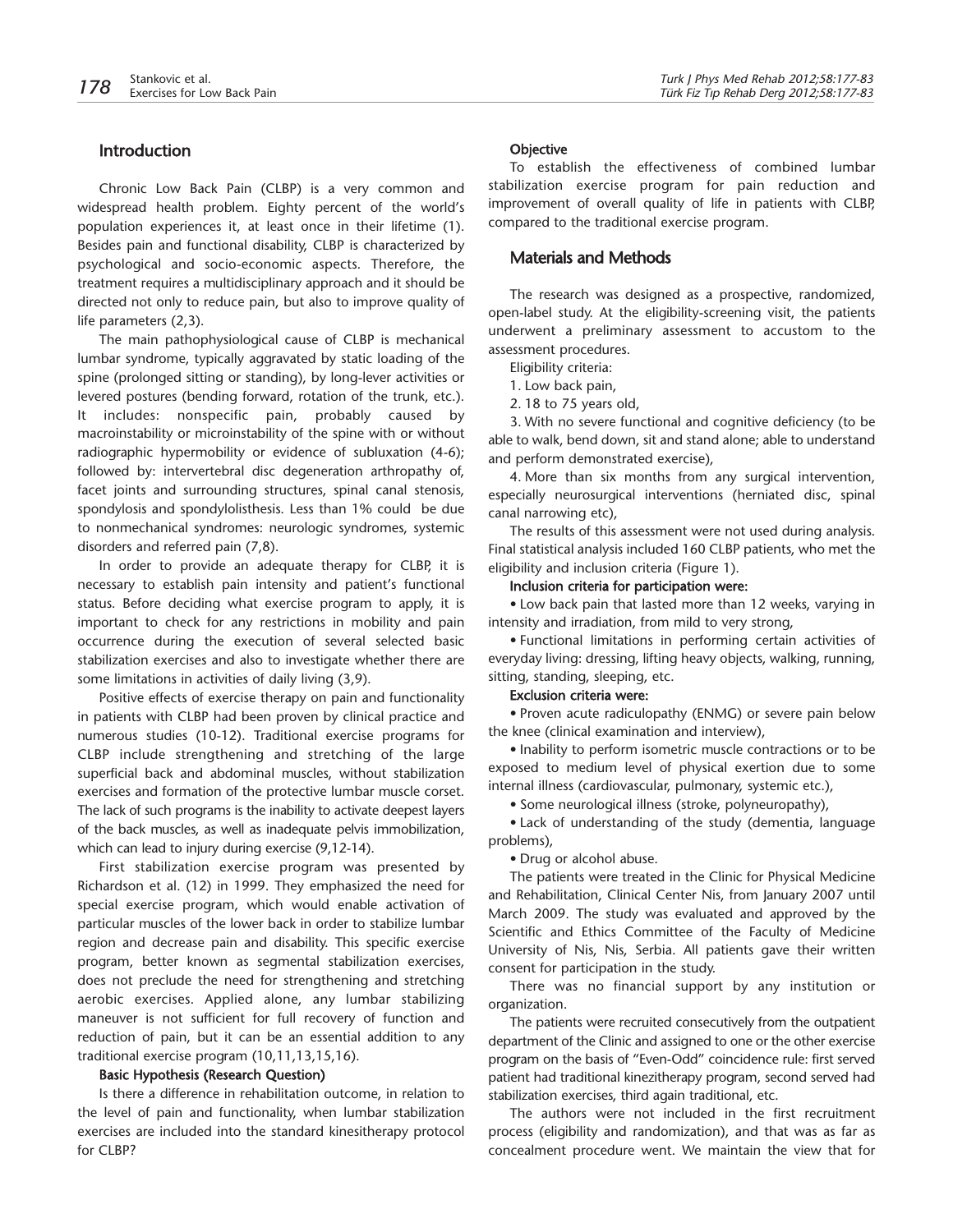exercise therapy, concealment procedure is not applicable. It is the matter of great importance that the attending physician is involved in every segment of exercise therapy with CLBP patients, in order to provide: information, education, to plan type and level of exercises, to control and monitor the way prescribed exercises are performed.

Study Group (SG) included 100 patients with CLBP (60 female and 40 male, mean age: 49.5±11.8 years). Patients attending this group had a combined exercise program that included spinal segmental stabilization exercises. The program consisted of 15 exercises, designed to combine isometric contraction of stabilizing muscles of the lower back, abdominal wall and the pelvic floor, with aerobic set of exercises for CLBP. Each session began in a standing position. After several relaxation and breathing exercises, the patients were given instructions how to form stabilizing corset by joint isometric contraction of the multifidus and transversus abdominis muscles (4,13,15,17). The verification of the achieved stabilization was carried out by the therapist and the patients themselves, palpating the contracted muscles. The participants learned how to maintain and properly quantify achieved contractions while doing simple exercises. After the initial stabilization training, the patients were ready to begin with strengthening and stretching aerobic exercises (15,18). The program was performed in standing, sitting, kneeling and lying positions. During the exercises, the patients were trying to keep their trunk and pelvic girdle inactive. The program consisted of different sets of exercises such as: pelvic elevation (bridging), abdominal training (curl-ups), mixed extension/flexion stretch of the spinal column (cat-camel), hook-lying (posterior pelvic inclination), etc. We also included exercises on unstable support (Swiss Ball), in order to improve proprioception, coordination and balance (19-21).

Control Group (CG) consisted of 60 patients with CLBP (37 female, 23 male; mean age 49.5±12.4). Their treatment was carried out according to traditional Regan-Michelle's protocol, strengthening and stretching aerobic exercises, without pelvic immobilization and core stabilization. The program was designed to activate the large muscle groups in the superficial layer of the lower back and abdomen in order to improve overall muscle strength and endurance.

All subjects had a total of 20 therapeutic treatments, for 4 weeks (5 days per week). Each treatment lasted 30 minutes.

The Oswestry Disability Index (ODI) (22,23) was selected to evaluate the functional ability. General information (demographics, social and mental status) and overall health issues of the participants were gathered by the SF-36 Health Survey (24,25).

All data were collected before and after the therapy.

Entry, spreadsheet and graphical display of data were performed using MS Excel program. Calculations were carried out by SPSS, version 15.0. Descriptive parameters are presented as frequencies and percentages, while continuous (measurable) variables are presented as mean values (X) and Standard Deviations (SD). To compare the frequency of certain descriptive

variables Pearson's chi square test was used. Yates's correction and Fisher's exact test were also applied, because of the sample size.

Student's t-test for paired variables was used to examine changes in continuous variables after therapy, and t-test for unpaired variables was used to examine continuous variables differences between groups. Relations between parameters were

# Table 1. Demographics (SF-36).

| Characteristic            | Study group    | Control group  |  |
|---------------------------|----------------|----------------|--|
| Number of patients        | 100            | 60             |  |
| Age (years)               | 49.5±11.8      | 49.5±12.4      |  |
| Height (cm)               | 170.6±8.7      | 170.8±9.6      |  |
| Weight (kg)               | 76.8±14.6      | 75.2±10.4      |  |
| Sex (%)                   |                |                |  |
| Male                      | 40             | 38.3           |  |
| Female                    | 60             | 61.7           |  |
| Education (%)             |                |                |  |
| Elementary                | 6.7            | 15             |  |
| High school               | 68.3           | 58             |  |
| College                   | 10             | 16             |  |
| Postgraduate              | $\overline{0}$ | $\overline{2}$ |  |
| Relationships (%)         |                |                |  |
| Alone                     | 13.3           | 12             |  |
| <b>Married</b>            | 71.7           | 72             |  |
| Living with someone       | 8.3            | 8              |  |
| <b>Divorced</b>           | 3.3            | $\overline{4}$ |  |
| Work (%)                  |                |                |  |
| Working                   | 37.3           | 27.3           |  |
| Sick leave during therapy | 13.6           | 13.1           |  |
| Unemployed                | 18.6           | 6.2            |  |
| Location of pain (%)      |                |                |  |
| Primary / Secondary       |                |                |  |
| Low back                  | 100            | 100            |  |
| Neck - right              | 38             | 46.7           |  |
| Neck - left               | 34             | 35             |  |
| Hip - right               | 32             | 36.67          |  |
| Hip - left                | 36             | 31.67          |  |

Table 2. Assessment of low back pain in both groups, before and after the therapy.

|                                                                                                      | Study group   |                                                   | Control group |                  |
|------------------------------------------------------------------------------------------------------|---------------|---------------------------------------------------|---------------|------------------|
|                                                                                                      | <b>before</b> | after                                             | before        | after            |
|                                                                                                      |               | Pain assessment 3.13±1.30 2.03±1.18***a 3.22±1.29 |               | $2.77 \pm 1.36*$ |
| In group (after vs. before): $*** - p < 0.001$<br>Between groups (study vs. control): $a - p < 0.05$ |               |                                                   |               |                  |
| *: $p<0.05$                                                                                          |               |                                                   |               |                  |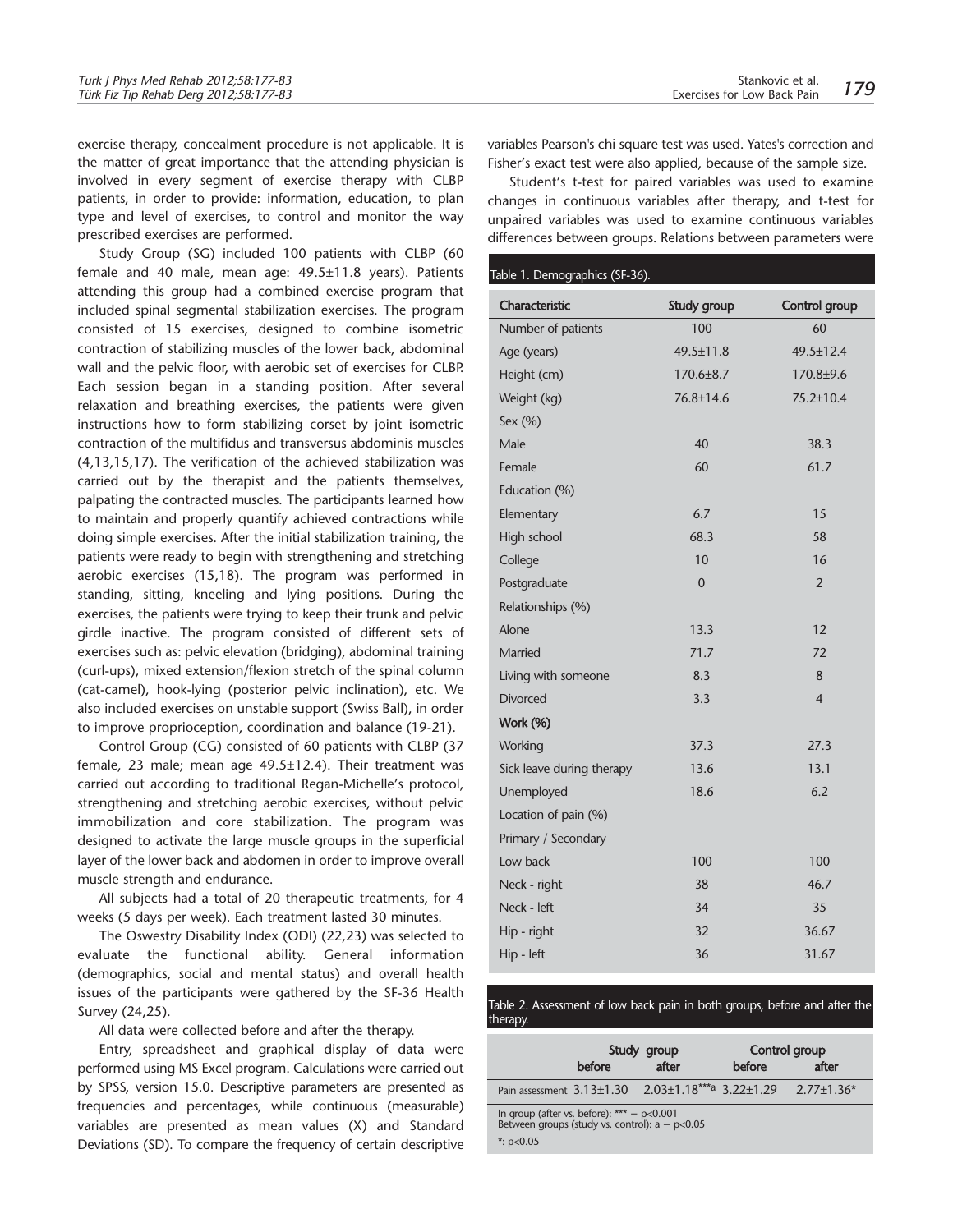established using Pearson's coefficient of linear correlation (r). A p value less than 0.05 was considered statistically significant.

#### **Results**

The SF-36 was used for demographics and quality of life parameters (Table 1; Figure 2, 3).

There was no statistically significant difference between the groups before the therapy.

#### Pain

Before the therapy, pain was assessed as moderate in both groups, with no statistically significant difference between them. After the therapy, pain was successfully reduced in both groups (p<0.001 in SG, p<0.05 in CG), with higher statistical significance in the SG. Comparing the results between the groups, we got a greater pain reduction in the SG compared to the CG (2.03±1.18 to 2.77±1.36, p<0.05) (Table 2).

#### Activities of Daily Living

Dress-up: Before the therapy, ability to dress was impeded by pain in both groups. Pain during dressing was successfully reduced in both groups (p<0.001), but the value of pain reduction was statistically more pronounced in the SG (p<0.05).

Lifting heavy objects: There was no noticeable improvement of ability to lift heavy objects in both groups before the therapy. Statistically significant improvement was achieved after the therapy only in the SG (p<0.01). However, estimations of opportunities for this activity did not differ from the estimations either before or after the treatment between the groups.

(These results were expected, because patients received instructions to avoid carrying heavy loads and lifting objects off the floor, during the ergonomic counseling).

Walking and running: Before the therapy, walking and running were minimally disturbed in both groups, with no significant difference between them. After the therapy, estimated abilities to walk and run were statistically favorable in both groups, but with a higher level of significance in the SG (p<0.001 in SG, p<0.05 in CG).

Sitting and standing: were estimated as a bit more difficult before the therapy, with no statistically significant difference between the groups. After the therapy, both activities improved with qualitatively better results in the SG (p<0.001 in SG, p<0.05 in CG - only for standing).

Sleep disturbance: After the therapy, occurrence of sleep disorders was decreased in both groups (p<0.001). Comparing

# Table 4. Assessment of overall functional disability in performing various activities of daily living ODS (%).

|                                                     | Study group |                                                    | Control group |                            |  |
|-----------------------------------------------------|-------------|----------------------------------------------------|---------------|----------------------------|--|
|                                                     | before      | after                                              | before        | after                      |  |
| ODS.                                                |             | $34.28 \pm 17.83$ $23.44 \pm 14.47$ <sup>***</sup> |               | 38.10±17.74 32.83±17.90*** |  |
| In group (after vs. before): *** $-$ p<0.001        |             |                                                    |               |                            |  |
| Between groups (study vs. control): $c - p < 0.001$ |             |                                                    |               |                            |  |

#### Table 5. Correlations between overall ODS with pain and disturbed activities of everyday living after the therapy.

|                       | Study group<br>r | Control group<br>r |
|-----------------------|------------------|--------------------|
| Pain                  | $0.54***$        | $0.59***$          |
| <b>Dressing</b>       | $0.61***$        | $0.51***$          |
| Lifting heavy objects | $0.60***$        | $0.52***$          |
| Walking and running   | $0.74***$        | $0.79***$          |
| Sitting               | $0.70***$        | $0.71***$          |
| Standing              | $0.68***$        | $0.65***$          |
| Sleeping              | $0.49***$        | $0.70***$          |
| Social activities     | $0.74***$        | $0.81***$          |
| <b>Traveling</b>      | $0.74***$        | $0.75***$          |
| Sex life              | $0.66***$        | $0.78***$          |
| *** $p<0.001$         |                  |                    |

\*ODS: Oswestry Disability Index Score

## Table 3. Assessment of pain disturbed activities in both groups, before and after the therapy.

| Pain disturbed activities                                                                 | Study group                  |                      | Control group   |                     |
|-------------------------------------------------------------------------------------------|------------------------------|----------------------|-----------------|---------------------|
|                                                                                           | before                       | after                | before          | after               |
| <b>Dressing</b>                                                                           | $1.22 \pm 1.11$              | $0.50 \pm 0.81***$ a | $1.50 \pm 1.03$ | $1.03 \pm 0.92$ *** |
| Lifting heavy objects                                                                     | $2.34 \pm 1.56$              | $2.04 \pm 1.59$ **   | $2.75 \pm 1.30$ | $2.48 \pm 1.31$     |
| Walking and running                                                                       | $1.77 \pm 1.07$              | $1.35 \pm 0.91$ ***  | $1.78 \pm 1.11$ | $1.57 \pm 1.17$ *   |
| Sitting                                                                                   | $1.67 \pm 1.18$              | $1.37 \pm 1.18***$   | $1.65 \pm 1.15$ | $1.62 \pm 1.21$     |
| Standing                                                                                  | $1.79 \pm 1.11$              | $1.43 \pm 1.08***$   | $2.07 \pm 1.30$ | $1.80 \pm 1.26*$    |
| Sleep disturbance                                                                         | $1.22 \pm 1.35$ <sup>a</sup> | $0.52 \pm 0.88$ ***C | $1.78 \pm 1.53$ | $1.27 \pm 1.33$ *** |
| Social and recreation activities                                                          | $1.79 \pm 1.71$              | $1.05 \pm 1.31***$   | $2.00 \pm 1.77$ | $1.75 \pm 1.62*$    |
| <b>Traveling</b>                                                                          | $1.32 \pm 1.41$              | $0.88 \pm 1.20$ ***  | $1.20 \pm 1.35$ | $1.12 \pm 1.35$     |
| Sexual function                                                                           | $0.89 \pm 1.35$              | $0.55 \pm 1.09***$   | $1.10 \pm 1.56$ | $1.02 \pm 1.48$     |
| In group (after vs. before therapy): $* - p < 0.05$ , $** - p < 0.01$ , $*** - p < 0.001$ |                              |                      |                 |                     |
| Between groups (study vs. control): $a - p < 0.05$ , $b - p < 0.01$ , $c - p < 0.001$     |                              |                      |                 |                     |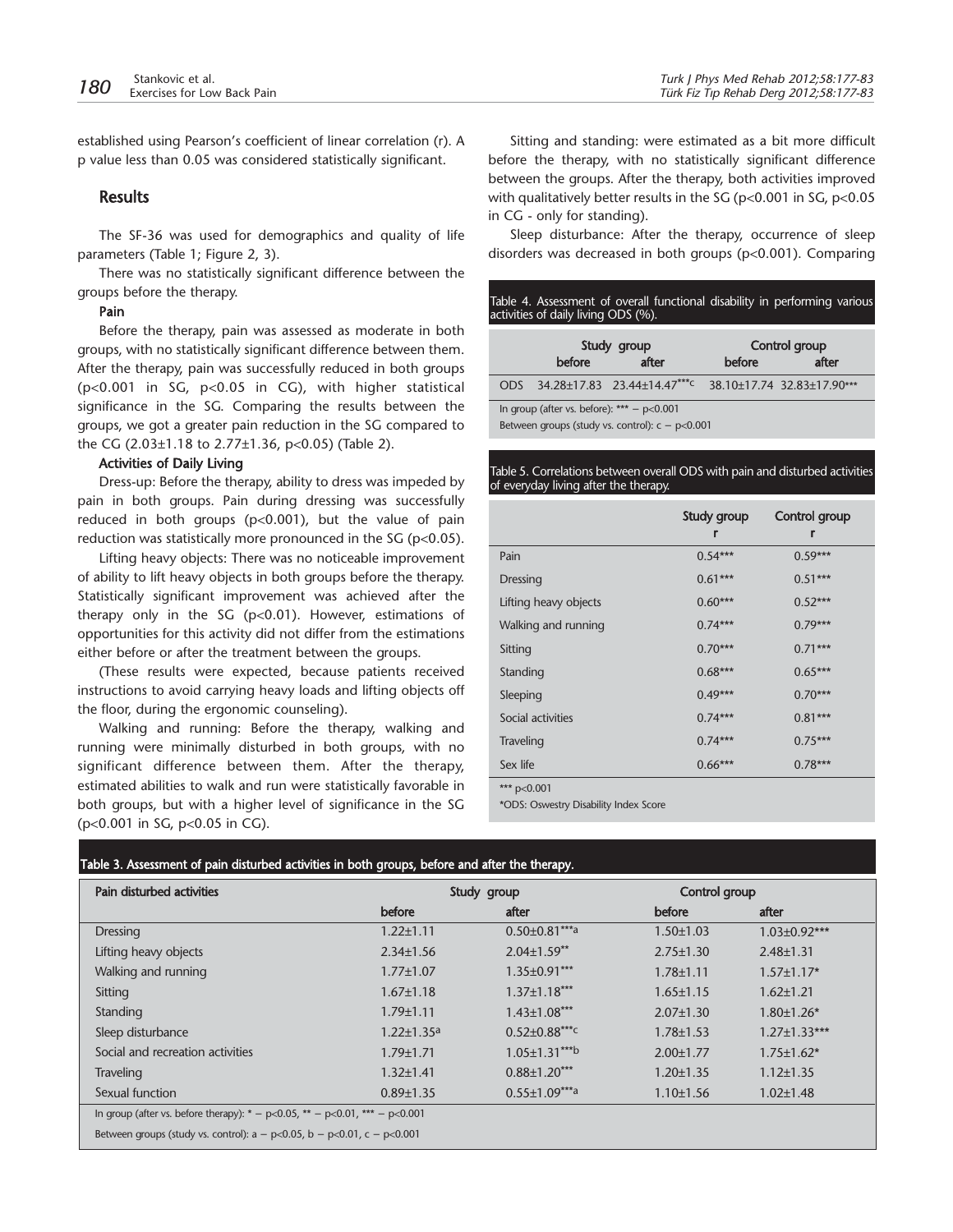the SG with the CG, there was statistically less sleep disturbance in the SG ( $p<0.001$ ).

Social life and recreation: After the therapy, we achieved statistically significant improvement in both groups (p<0.001 in SG, p<0.05 in CG), with slightly better result in the CG (p<0.01).

Ability to travel: Minor disturbance was present in both groups before and after the therapy, with no statistically significant difference between them. After the therapy, we observed statistically significant improvement in SG (p<0.001).

Sexual Activity: Before the therapy, ability to have sex was limited due to pain during certain movements in both groups. After the therapy, we had statistically significant improvement in sexual activity in the SG (p<0.001), and it was more pronounced compared to CG (p<0.05).

All of the activities of daily living are presented in Table 3.

The mean initial ODI score in the SG was 34.28±17.83, and dropped down to 23.44±14.47 at the end of the treatment (p<0.001). ODI score in the CG had average value of 38.10±17.74 at the beginning of the therapy with smaller aftertreatment improvement: 32.83±17.90 (p<0.001). After the therapy, we had statistically more significant improvement of ODI scores in the SG than in the CG (p<0.001).

Overall ODI score is presented in Table 4.

The correlation of overall ODI score with pain and activity disruptions, showed high statistical significance and emphasized cause-effect relationship between them (Table 5).

Regarding the patients' emotional status, significant improvement was recorded in both groups after the therapy. Incidence of positive feelings (calm, peaceful, full of pep and energy) increased, whereas, negative emotions (sad, nervous, tired and down-hearted) decreased.

The correlation between these results and ODI scores indicated a direct positive relationship between improvement in functional status of CLBP patients and their mental and emotional status (Figure 2, 3).

### **Discussion**

Lumbar spine segmental instability is considered to be the primary cause of non-specific mechanical CLBP. Many researchers work intensively in order to find adequate, specific exercise program that will significantly reduce pain and increase functioning of CLBP patients (2,7,8).

Our study compared the stabilization exercise program with the traditional treatment for CLBP, based on the Reagan-Michelle's protocol. Data were gathered using the SF-36 Health Survey and ODI (22-25) which are applicable, valid and practical for clinical use, based on the Hayden's meta-analysis (11). In this study, the authors analyzed and ranked a number of randomized trials that used various scales and measurements of pain and activities of daily living, and described most of the studies using the ODI as "positive" or "neutral" in quality, opposed to those who had used other methods of pain and disability evaluation. The Rolland Morris Disability Questionnaire, The McGill Pain Questionnaire, etc.).

All data obtained in our study showed better results in experimental, stabilization exercises group, compared to those



Figure 1. Patients flow-chart.



Figure 2. Linear correlation curves between ODS after therapy and frequency of positive feelings.



Figure 3. Linear correlation curves between ODS after therapy and frequency of negative feelings.

\* ODS: Oswestry Disability Index Score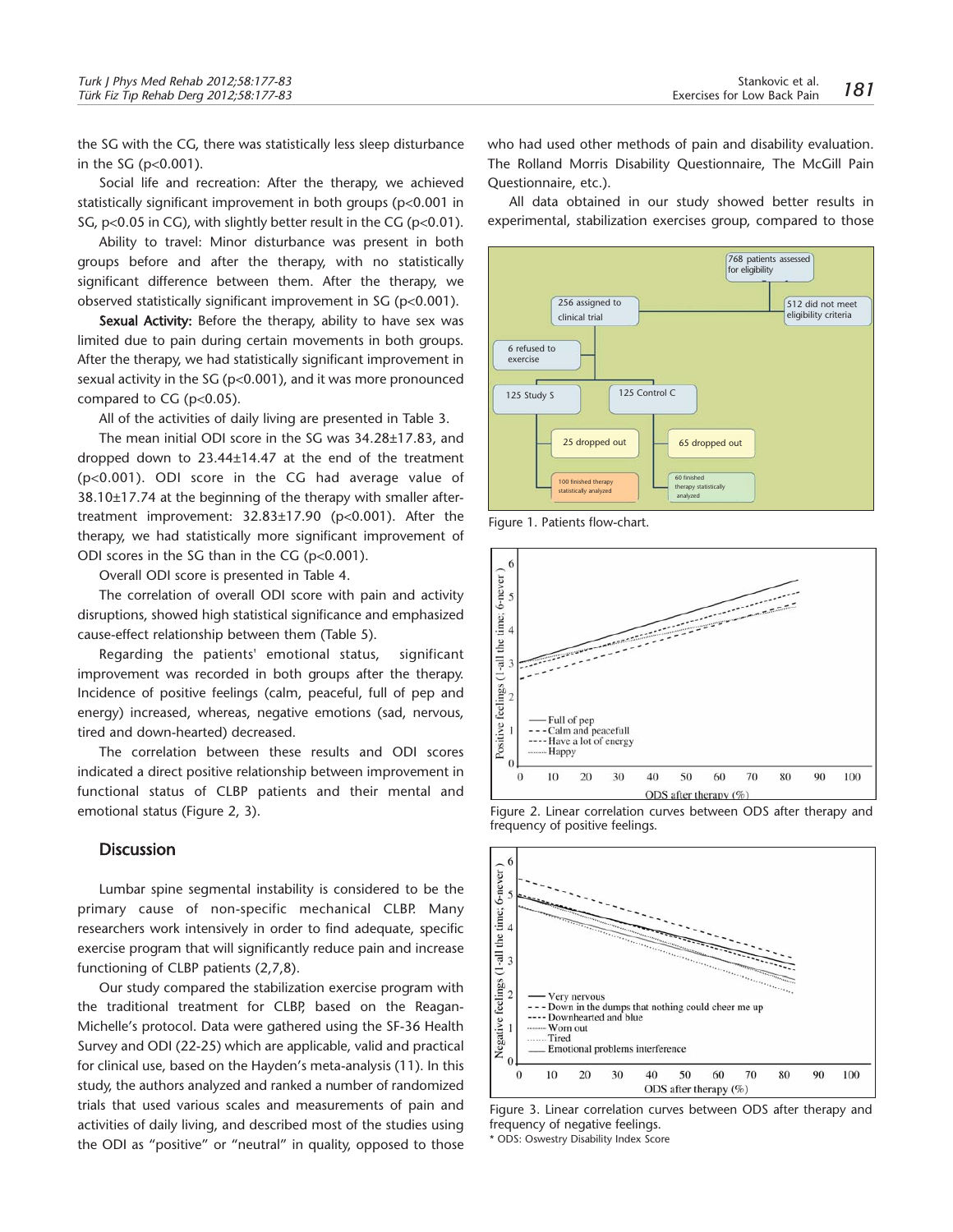recorded in the CG. Positive effects were observed in all aspects of functioning, ranging from patients general health status through emotional state, to pain reduction and functional recovery. We also established a high correlation between pain and disability parameters, which can lead us to conclude that by fighting disability we can significantly decrease pain.

In order to compare our results with others, we reviewed a large number of studies that addressed this issue and came across various results. Some of them match with ours (9,12,13,15,16), and some do not (14,26), but it was very difficult to compare them, because of the different methodologies, functional tests and questionnaires that were used. This diversity was confirmed by the systematic literature review conducted by Ferreira et al. (27) who found stabilization exercises to be effective if applied in a controlled and selective manner.

Richardson et al. (12) presented the first exercise program for strengthening the transversus abdominis and multifidus muscles. The program was based on the assumption that the greater power and endurance of these muscles could affect the stability of the lumbar spine as a whole, and thereby, reduce pain and increase overall functional ability. They emphasized the simultaneous activation of the transversus abdominis and multifidus by isometric contractions of these muscles, before and during the execution of various aerobic exercises. A similar principle was applied in our study.

Three years later, the same authors (17), demonstrated the biomechanical effects of transversus abdominis muscle strengthening on sacroiliac joint stability, which is often associated with the stability of lumbar region as a whole. Exercises for the sacroiliac joint were also included in our program.

In studies that followed compared stabilization exercise programs with different physical procedures in order to find the best available therapy for CLBP (8,10,11), the results were diverse. O'Sullivan et al. (28) were among the first authors who compared specially designed stabilization program with traditional aerobic exercises. Their study showed that patients, who performed specifically designed stabilization exercises program, had significantly better results in pain reduction and functional ability compared to the patients who did not have stabilization exercises. They also confirmed the durability of these effects by conducting a control examination after 30 months. The same authors (18) conducted a series of studies with similar outcome on patients with spondylosis and spondylolisthesis, as proven entities of lumbar spine instability.

Hayden et al. (11) conducted a meta-analysis that included 6390 patients. From 61 studies, 43 were related to chronic lumbar pain. Comparing 72 different exercise programs, authors concluded that best effects were achieved with individually and carefully designed exercise programs, which would combine stabilization and strengthening exercises, dosed to suit each individual case.

Only a small number of studies directly compared stabilization exercises with other exercise programs (4,15,16). Our study was most similar to the prospective randomized study published in 2005 by Koumantakis et al. (15). Authors compared the effects of traditional strengthening exercises for low back pain with that of combined stabilization, strengthening and stretching exercise program, based on the activation of the multifidus and transversus abdominis. The program had a gradual progression in intensity and complexity of the given exercises and lasted eight weeks. This study supported both programs giving a minimum advantage to the combined stabilization and strengthening exercise regimen. Koumantakis et al. concluded that the best results were achieved in patients with proven lumbar instability (by roentgenograms of the lumbar spine region in normal position and maximal flexion, extension and rotation). The necessity of individualized and multi-disciplinary approach was clearly emphasized.

From the end of our study in May 2009 to date, there were not many similar studies which could be compared with this one. A systematic review conducted by Macedo LG et al. (29), published in 2009 sheds some light on the matter and supports this kind of motor control exercises suggesting their effectiveness and benefit to another form of intervention in reducing pain and disability for CLBP patients, under some conditional circumstances: to find an optimal implementation of this kind of exercises, to properly evaluate dosage, to define the subgroups of patients with the same indications and to try to combine it with feedback and cognitive interventions.

There are many new studies comparing some exercise programs to others trying to find the best possible protocol for these patients. Dufour et al. (30) compared group-based multidisciplinary biopsychosocial rehabilitation and intensive individual therapist-assisted back muscle strengthening exercises. Both programs were very effective and could be used in combination in order to achieve the best possible results. Unsgaard-Tondel et al. (26) compared motor control exercises (similar to stabilization) and sling exercises with general exercises for CLBP and found no evidence that first two were better in any way than traditional general exercise regimen. Rasmussen-Barr et al. (31) found that graded exercise intervention, emphasizing stabilizing exercises, for patients with recurrent LBP were more effective in improving disability and overall health parameters than other exercise regimens, but with no positive results regarding pain.

Reviewing these and many other research studies and publications, all we can say without fail is that this subject is far from closed and there is a large open space for further investigations. Many authors combine exercises with cognitive and behavioral interventions, which may be the best approach to this complex health problem.

Our experiences show that complete exercise program for CLBP is the one that combines stabilization techniques with specific and individually dosed aerobic exercises. That kind of exercise program enables patients to regain full functionality, to decrease level of pain and to prevent further injuries of the lumbar spine.

#### Limitations

The main limitation of the presented study is the lack of objectivity in evaluating gathered data. Used test and survey